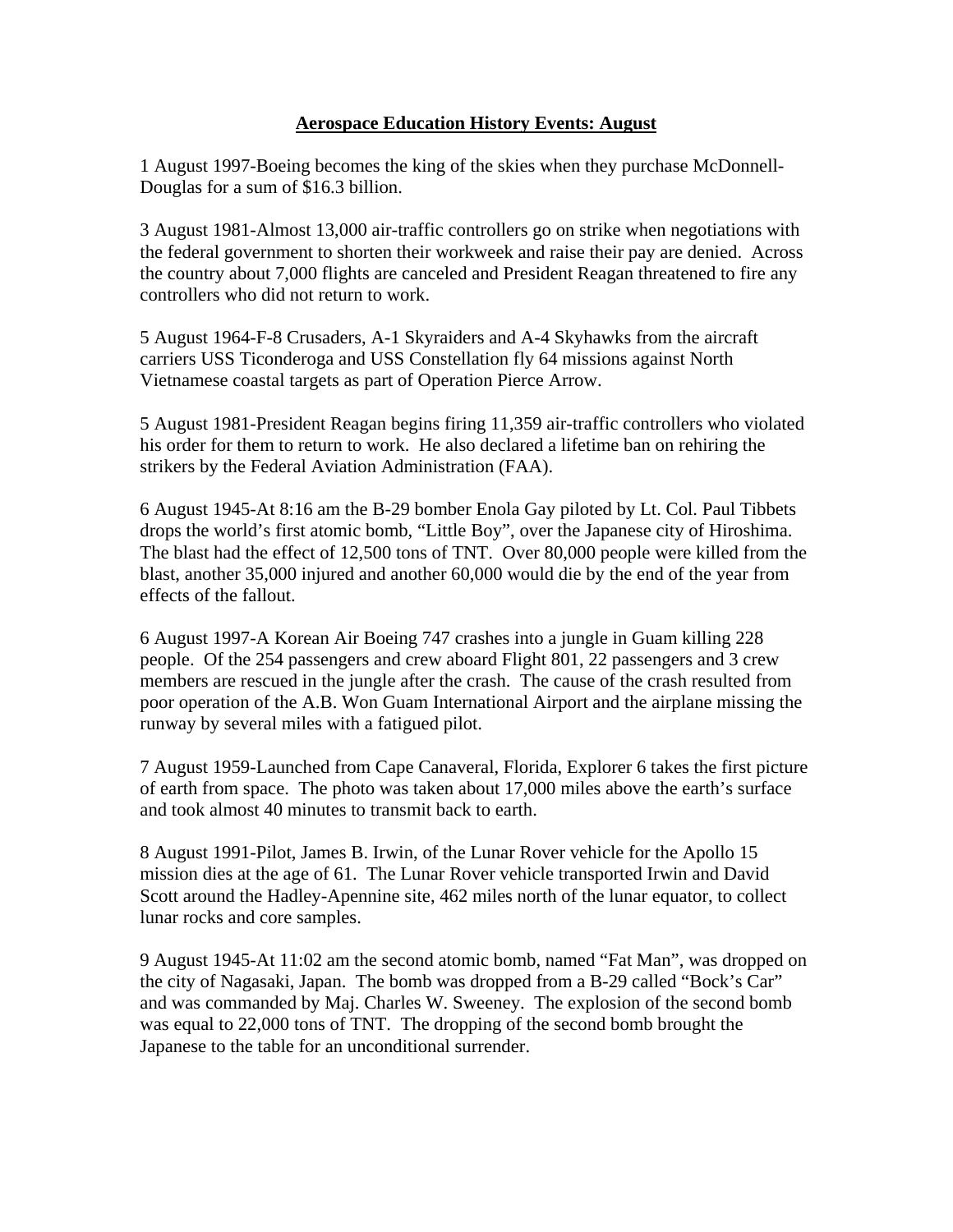11 August 1967-For the first time, American pilots are authorized to bomb road and rail links in the Hanoi-Haiphong area and permitted American aircraft to bomb targets within 25 miles of the Chinese border.

12 August 1953-The Soviets detonate a 400 kiloton bomb in Kazakhstan known as the "Layer Bomb". The bomb had 30 times the explosive power as the bomb dropped on Hiroshima and the mushroom cloud it produced stretched five miles into the sky. The "Layer Cake" bomb was fueled by layers of uranium and lithium deuteride, a hydrogen isotope. The Soviet bomb was smaller and more portable than the American hydrogen bomb.

12 August 1985-Twelve minutes after takeoff from Haneda Airport an explosion tore apart the hydraulic control lines and blew part of the tail section off of a Japan Air Lines Boeing 747. For 27 minutes the pilot tried to regain control of Flight 123 but with no hydraulics he had no controls. The airplane crashed into Mount Otsuka 70 miles northwest of Tokyo. Of the 524 persons aboard, only four were found alive.

15 August 1935-The actor and humorist Will Rogers dies in a plane crash in Alaska with his friend and aviation pioneer, Wiley Post.

16 August 1987-A Northwest Airlines DC-9 crashes during takeoff from Detroit Metropolitan Airport in Michigan. The cause of the crash of Flight 255 was pilot error. The pilot and co-pilot were in a hurry to avoid incoming bad weather when they forgot to extend the wing flaps. At the end of the 6,800 foot runway the plane should have been about 600 feet in the air. Instead it was only 40 feet and the plane collided with lamp posts and a rental car office. The plane then crashed onto a road a half a mile away and hit a car on the I-94 Bridge killing both people in the vehicle. Of the 155 persons aboard Flight 255 only one four year old girl survived. One of the people on the plane when it crashed was Phoenix Suns' center Nick Vanos.

17 August 1968-Department of Defense estimates that 117,000 combat missions were flown over North Vietnam since February 1965. Over 2.5 million tons of bombs and rockets were dropped.

17 August 1978-Ben Abruzzo, Maxie Anderson and Larry Newman complete the first transatlantic balloon flight aboard their helium filled balloon named Double Eagle II. They lifted off from Presque Isle, Maine and landed 137 hours and 3,233 miles later in a barley field near Paris, France.

19 August 1960-American U-2 spy pilot Francis Gary Powers is sentenced to 10 years imprisonment after confessing to espionage flying activities.

19 August 1980-A fire aboard a Saudi Airlines Lockheed L-1011 forces an emergency landing. The fire was caused by a portable butane stove one of the passengers was using to cook with. The plane was landed safely but burst into flames at the end of the runway. None of the 301 persons aboard escaped the inferno.